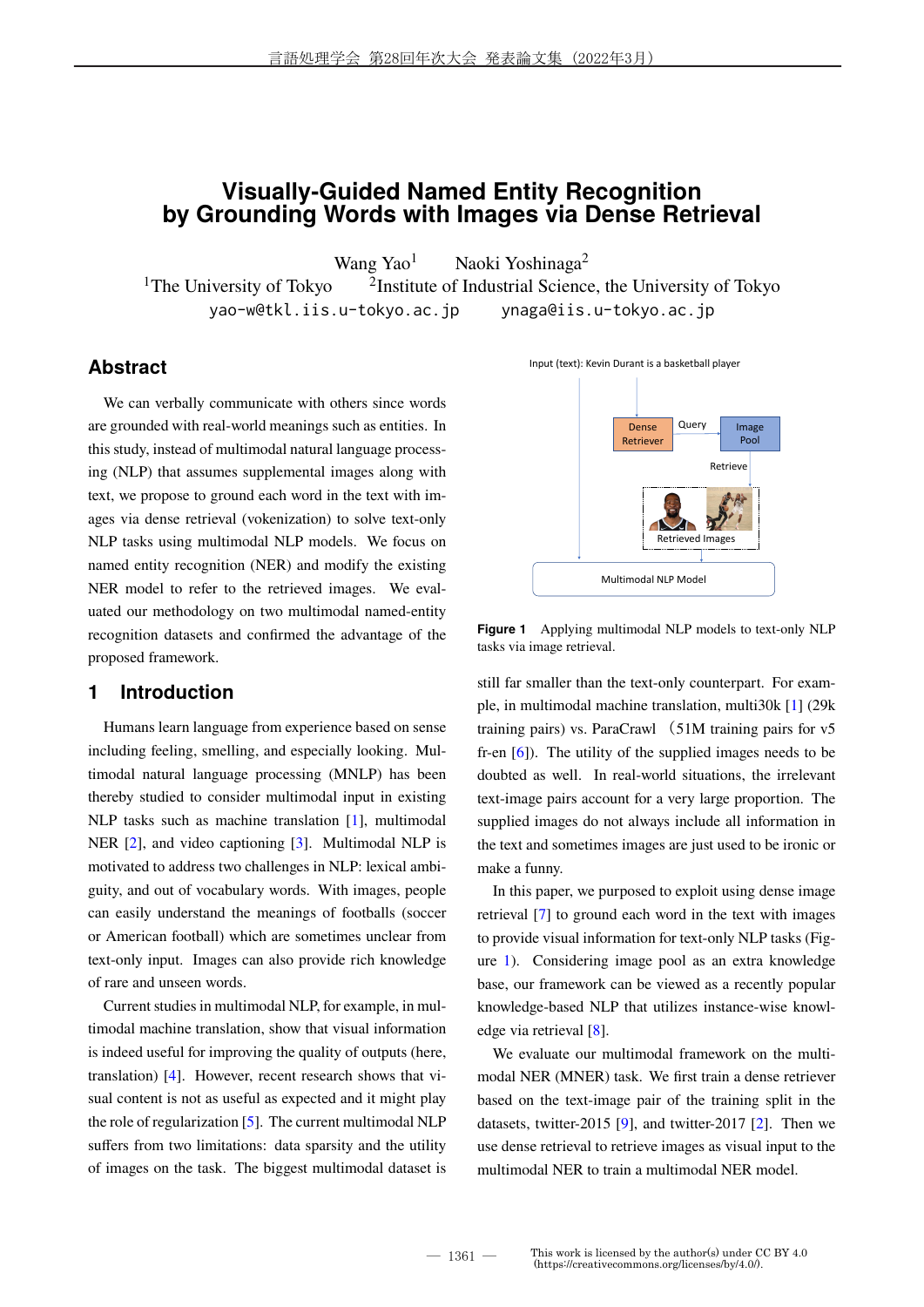## **2 Related Work**

In this section, we first review multimodal named entity recognition. We next introduce pre-trained language and vision models followed by cross-modal dense retrieval, both of which are used in our method.

**Multimodal Named Entity Recognition (MNER):** MNER is a new challenge generated from NER. Formally, given a sentence  $S$  and its associated image  $V$  as input, the goal is to classify entities in  $S$  to the predefined types.

Moon et al. [10] first introduced the MNER task and proposed a modality attention module at the input of a NER network. To solve the problem of irrelevance between image and text, Sun et al. [11] purposed a text-image relation propagation-based BERT model which reaches the stateof-the-art performance.

**Pretrained Language and Vision Model:** Incorporating different modalities to improve representation learning is very popular after pretraining and self-supervision become a fashion. In computer vision, Clip [12] proposed the idea of language supervision; training on image-text pair via contrastive learning can help a lot on zero-shot image classification. In NLP, although research by Tan et al. [7] shows that vision-and-language pre-trained models now can hardly get improvement in text-only tasks, some research like imagination [13] in machine translation also shows the potential of using visual information to benefit text-only tasks.

**Cross-modal Dense Retrieval:** Dense retrieval is a key technique in the text-only Question Answering (QA) task [14]. The idea of dense retrieval is to generate a new representation for both query and key in a shared subspace. Cross-modal dense retrieval is very similar to text-only dense retrieval. The difference is that the gap between different modalities is much bigger. To solve this problem, Tan et al. [7] proposed vokenization to ground words instead of sentences with images via dense retrieval.

## **3 Preliminaries**

This section introduces how vokenization ground words with real-word images in our retrieval-based multimodal NLP.

### **3.1 Vokenization**

The main idea of vokenization [7] is to learn a crossmatching model that can map text and image to the shared subspace from a text-image dataset and then build a "vokenizer" that can ground a given word with images using maximum inner product search (MIPS). The crossmatching model consists of two independent encoders for image encoder $_{img}$  and text encoder $_{lang}$ . The model takes an image  $\nu$  as input and a sentence  $s$  composed of a sequence of tokens  $w_1, w_2, ..., w_3$ . The output  $r_\theta(w_i, v; s)$  is the relevance score between the token  $w_i \in S$  and image  $\nu$ . The relevance socre is the inner product of the language features  $f_{\theta}(w_i; s)$  and the visual feature  $g_{\theta}(v)$ . The formulation is:

$$
r_{\theta}(w_i, v; s) = f_{\theta}(w_i; s)^{\top} g_{\theta}(v)
$$
 (1)

Since two encoders do not project image and text into the same dense space, the cross-matching model applies two multi-layer perceptrons (MLP)  $w_{mlp}$  and  $v_{mlp}$ . Then the language features  $f_{\theta}(w_i; s)$  and visual features  $g_{\theta}(v)$  can be computed by

$$
f_{\theta}(w_i; s) = w_{mlp}(\text{encoder}_{lang}(w_i)))
$$
  
 
$$
g_{\theta}(v) = v_{mlp}(\text{encoder}_{img}(v))
$$
 (2)

The model is then optimized by maximizing the relevance score of these aligned token-image pairs in image-text datasets. Given this cross-matching model, the retrieval problem could be formulated as a maximum inner product search.

## **4 Methodology**

We proposed to first annotate text-only NLP tasks with images via vokenization, and then use the retrieved images to turn the original input into multimodal input. Then we add two modifications to an existing text-only model to effectively utilize the retrieved images. We concretely explain the modifications using a BERT-CRF NER model [15] as an example, since in this study we evaluate our framework on NER.

#### **4.1 Retrieving images for words in inputs**

First, we use the text-image pairs in the training split to train the vokenizer we have explained in Section 3.1. We retrieve images for words in the task inputs using the trained vokenizer and some pool of images (in this case, all images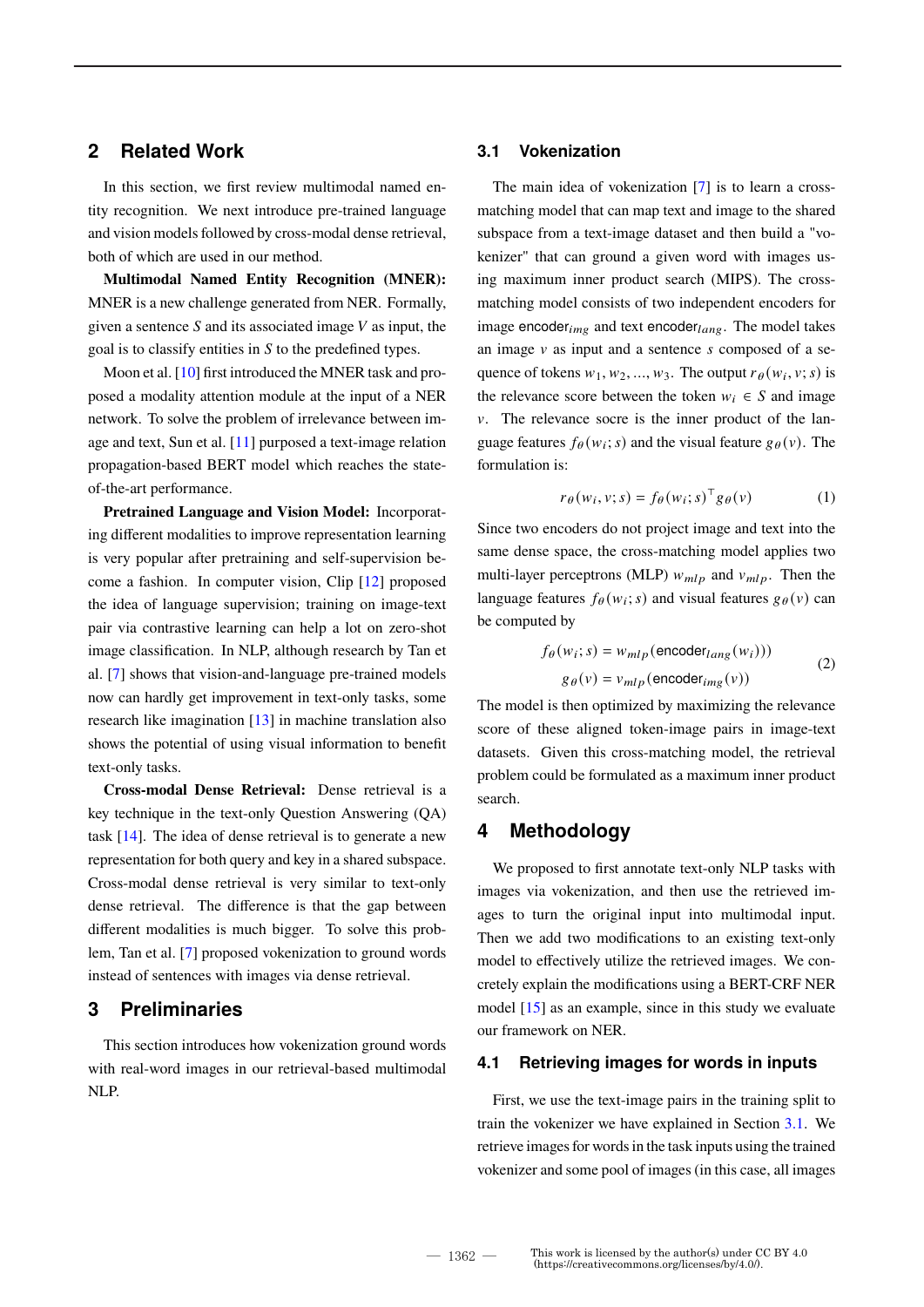

**Figure 2** Multimodal BERT-CRF NER model with multiple image inputs.

in the training dataset). We then obtain multimodal input with a sentence S composed by tokens  $\langle w_1, w_2, ..., w_i \rangle$ and a series of retrieved images  $x < v_1, v_2, ..., v_i >$  that correpond to every word  $w_i$  one by one.

## **4.2 Modification to Multimodal Model**

Here, we introduce two types of modifications on BERT-CRF [15] to take a series of retrieved images as input: 1) Fuse Model 2) Visual Attention Model (Figure 2). In the following, we explain these two modifications.

#### **4.2.1 Fuse Model**

BERT-CRF model is a variant of BERT by adding a CRF layer after representation learning.

$$
f_{\theta}(w_i; s) = \text{BERT}(s)
$$
  
Output =  $\text{CRF}(f_{\theta}(w_i; s))$  (3)

We first extract text and image representation with pretrained models from the input series of images. In this case, we take ResNet [16] as a pre-trained vision model.

$$
g_{\theta}(v_u; x) = \text{ResNet}(x) \tag{4}
$$

To alleviate the visual bias for different words, we ap-

| Table 1 | The detailed information of two MNER datasets. |  |  |  |  |
|---------|------------------------------------------------|--|--|--|--|
|---------|------------------------------------------------|--|--|--|--|

| <b>Dataset</b>         | Train Dev |           | Test. |
|------------------------|-----------|-----------|-------|
| twitter- $2015 - 4000$ |           | 1000 3257 |       |
| twitter-2017           | 3373      | 723       | 723   |

plied a gate  $\lambda \in [0, 1]$  to weigh the expected importance of retrieved image representation for each word.

We then learn word representation by

$$
f_{\theta}(w_i; s) = (1 - \lambda) \cdot f_{\theta}(w_i; s) + \lambda \cdot g_{\theta}(v_u; x)) \tag{5}
$$

Finally, we fed the fused word representation to the CRF layer.

#### **4.2.2 Visual Attention Model**

We further integrate a visual attention module based on multi-head attention [17] to the fuse model.

$$
Attention(Q, K, V) = Softmax(\frac{QK^{T}}{\sqrt{d_k}})
$$
 (6)

Query vector is generated from the word representations and both key and value are generated from visual representations.

## **5 Experiment and Analysis**

We evaluate our methodology on the NER task based on the BERT-CRF model.

We choose two multimodal NER datasets  $\mathcal{Q}[2, 9]$  to test our methodology. Following the common settings in [18], we labeled them as twitter-2015 and twitter-2017. Table 4 shows the detailed information.

The multimodal NER dataset provides image-text pair that can test the difference between our joint model using a given image and using vokenized images. We take the whole image part as candidates for the vokenizer.

For implementation detail, we trained our crossmatching model for vokenizer using ResNet152 and BERT as the backbone of the image encoder and the text encoder. We then add two linear multi-layer perceptrons  $mlp_0$  and  $mlp_1$  which have two fully-connected layers with 256-dimensional intermediate outputs (followed by ReLU activation) and 64-dimensional final outputs, which mean we project two types of vectors to a 64-dim dense space.

To do fast retrieval, we built the vokenizer with FAISS [19]. We trained our cross-matching model on the training split of the dataset. In other words, we use only the image-text pairs in the training split. In validation and test,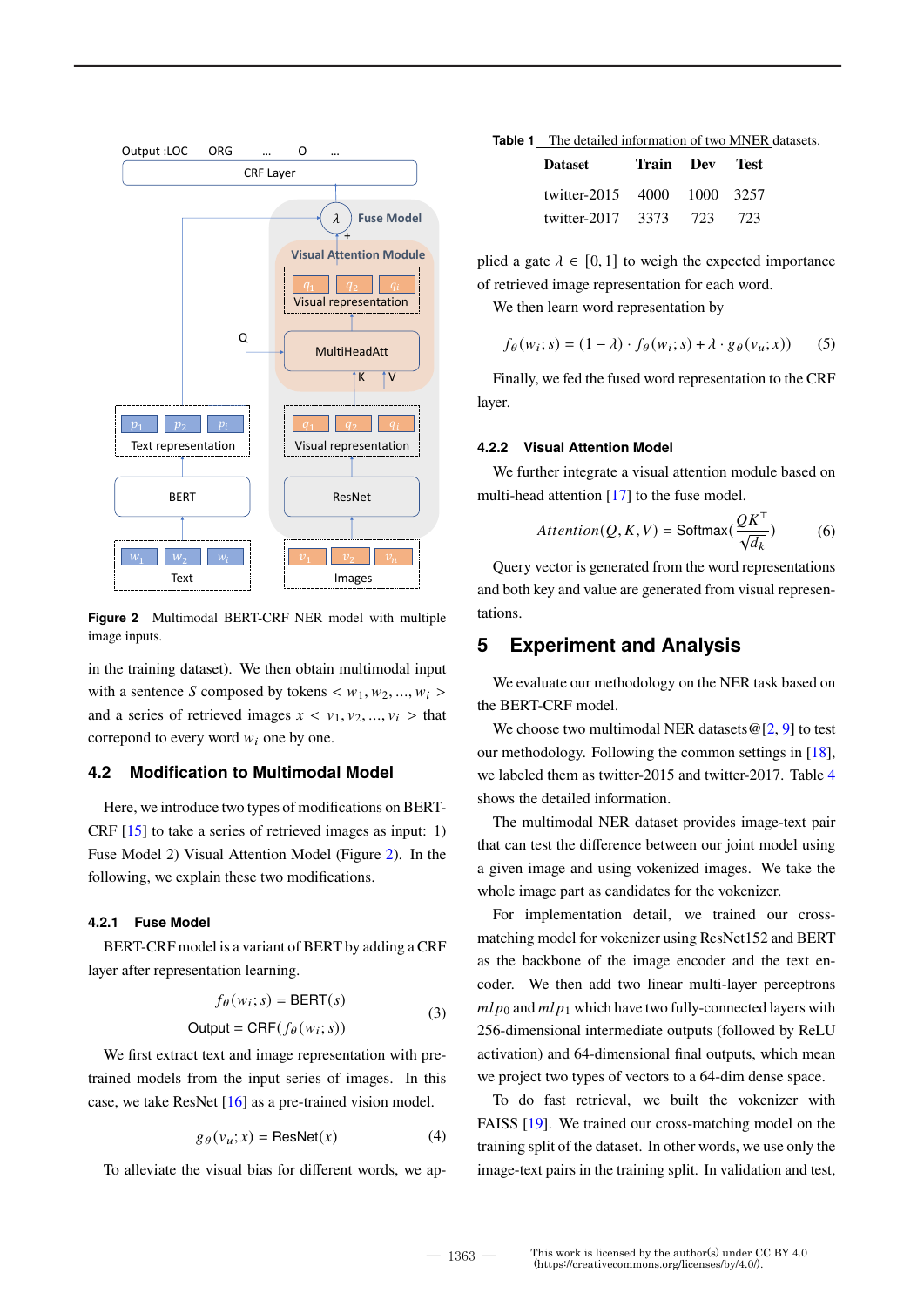| Results of NER and our retrieval-based multimodal NER.<br>Table 2 |       |       |             |            |       |        |             |
|-------------------------------------------------------------------|-------|-------|-------------|------------|-------|--------|-------------|
| <b>Method</b>                                                     | LOC   | ORG   | <b>MISC</b> | <b>PER</b> | Pre.  | Recall | ${\bf F}_1$ |
| twitter-2015                                                      |       |       |             |            |       |        |             |
| BERT+CRF                                                          | 79.28 | 58.25 | 35.51       | 85.27      | 69.57 | 73.85  | 71.62       |
| $(+$ Fuse Model $)$                                               | 79.69 | 59.03 | 36.00       | 85.19      | 69.60 | 74.50  | 71.93       |
| (+Visual Attention)                                               | 79.10 | 58.11 | 34.60       | 84.41      | 68.90 | 73.55  | 71.10       |
| twitter-2017                                                      |       |       |             |            |       |        |             |
| BERT+CRF                                                          | 83.36 | 82.60 | 65.54       | 91.42      | 83.34 | 86.30  | 84.70       |
| $(+$ Fuse model)                                                  | 84.15 | 83.90 | 65.77       | 91.76      | 83.95 | 87.02  | 85.45       |
| (+Visual Attention)                                               | 83.26 | 83.45 | 65.40       | 92.51      | 84.67 | 86.40  | 85.37       |

|                   | Table 3   | Ablation test. |              |
|-------------------|-----------|----------------|--------------|
| Model             | Image     | twitter-2015   | twitter-2017 |
| <b>Fuse Model</b> | Original  | 70.98          | 84.93        |
| <b>Fuse Model</b> | Vokenized | 71.93          | 85.45        |
| +VisualAtt        | Original  | 71.28          | 85.22        |
| $+VisualAtt$      | Vokenized | 71.10          | 85.37        |

we only use retrieved images as visual information rather than given images in the original dataset.

### **5.1 Results**

In Table 2, we compared different methods on both twitter-2015 and twitter-2017 datasets with  $F_1$  scores of different types of entities, total precision, recall, and weighted average  $F_1$  score. Based on the result, we can find that in most cases, our methods can slightly improve the text-only model. In our cases, adding an attention mechanism cannot improve the performance of the multimodal NER model. Simply using the fuse model (Section 4.2.1) is more effective.

### **5.2 Analysis**

To investigate the effectiveness of using the images retrieved by the vokenizer, we also consider using the given images to train our model. Table 3 shows the results. In both datasets, the model using vokenized images can outperform the model using the original image which means that vokenization may help solve the irrelevance between image and text.

We also compared our model with the given images with the state-of-the-art multimodal NER model. Table 4 shows that our proposed method still has an over  $3\%$  gap between the state-of-the-art MNER model, which means our method may not be good enough to incorporate visual information with textual information.

#### Table 4 Comparison to the SOTA multimodal NER model.

| Model             | Image    | Twitter-2015 |
|-------------------|----------|--------------|
| <b>Fuse Model</b> | Original | 70.98        |
| RpBERT [11]       | Original | 74.4         |

## **6 Conclusions**

In this paper, we first point out two challenges of multimodal NLP: data sparsity and the utility of images on the task. To overcome these challenges, We introduce using a dense retriever to ground words in inputs of text-only NLP tasks with images. Moreover, to use more than one image (usually, normal multimodal models assume a single image), we also proposed two easy multimodal models which can incorporate a series of images to guide the final prediction. The experimental results demonstrate that our method could consistently provide useful information in the two different multimodal NER datasets.

There are several future directions for this work. First, considering the performance comparison with the stateof-the-art MNER model, our model is still not that good to capture and incorporate visual information. Second, in this paper, we only consider using about 6k images in the MNER dataset as candidates for very limited retrieval. For a better study, we may collect a larger image-text dataset (e.g., Twitter dataset) to better understand the effectiveness of vokenization. Last but not the least, since the result only shows the difference in metrics, we have to dig more into the cases in the future study.

### **Acknowledgement**

This work was supported by JSPS KAKENHI Grant Number JP21H03494 and JST CREST Grant Number JP-MJCR19A4.